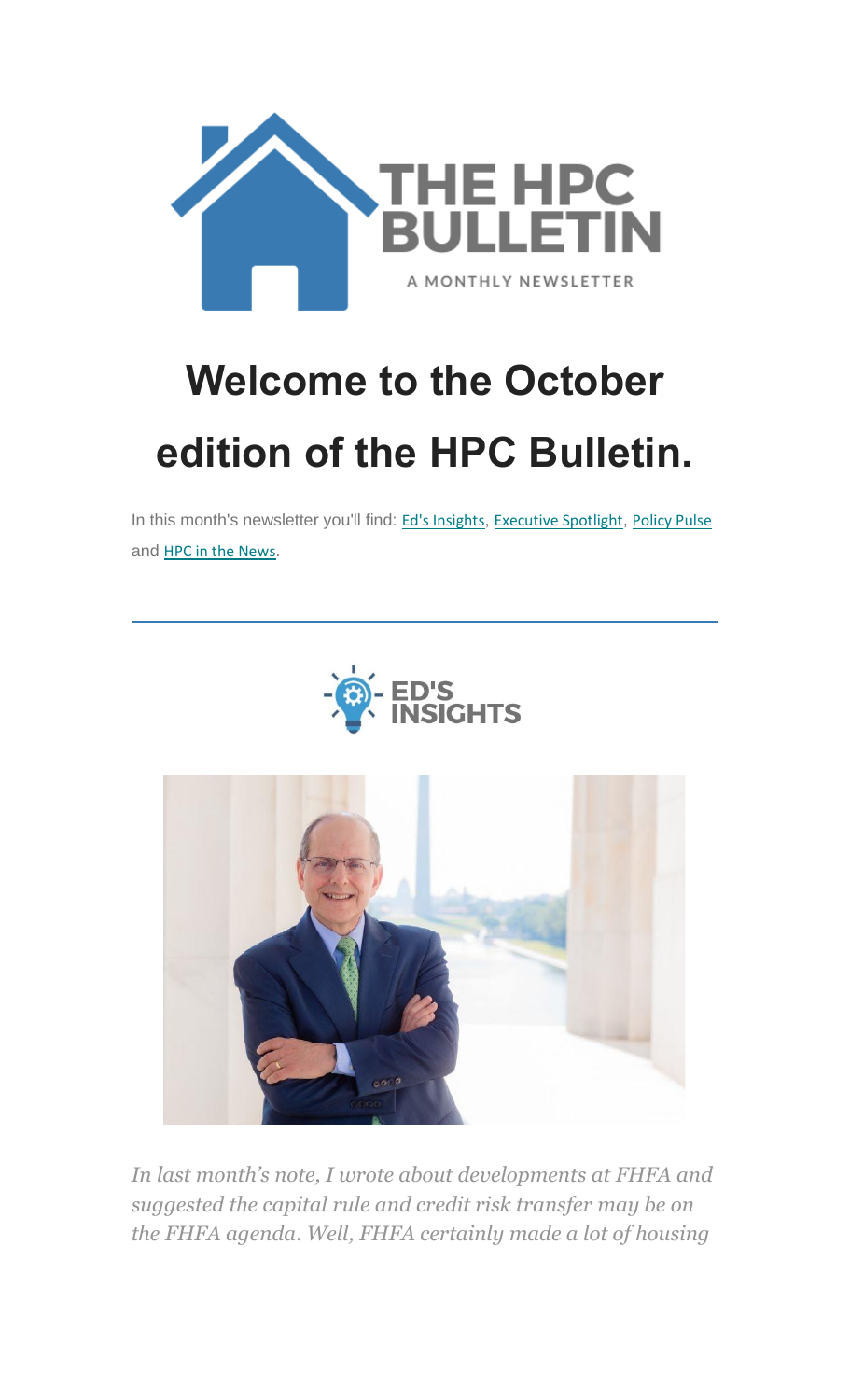#### *finance policy news this past month, and proposed changes to capital and CRT were just part of the story.*

Starting with leadership, in mid-September Mike Calhoun of the Center for Responsible Lending was about to be nominated as FHFA Director. Although White House action was initiated, the nomination has not been made. Meanwhile, Acting Director Sandra Thompson received a strong endorsement from House Financial Services Chairwoman Maxine Waters. There is no clear outcome at this point, but the likelihood has increased that Sandra Thompson's tenure as acting director will be prolonged.

FHFA did propose three targeted changes to the Fannie-Freddie capital rule. The first would lower the (excessive) leverage capital buffer and the other two are designed to improve the economics of credit risk transfer. These changes are encouraging, as is the more positive rhetoric emerging now from FHFA regarding CRT. The capital working group has already met twice to evaluate the changes. Comments are due just before Thanksgiving.

Treasury and FHFA announced a suspension of the PSPA changes Director Calabria and Secretary Mnuchin signed in January. By suspending the changes for a year, FHFA and Treasury removed the various lending and cash window caps imposed in January while reserving the option to amend or re-impose these constraints in the future. While using the PSPA to set such limits is a debatable policy, the ultimate outcome here may be reframing some of these limits rather than simply eliminating them. Already Senator Toomey has pushed back against the suspensions.

FHFA also requested input on how Fannie and Freddie "can sustainably advance equitable housing finance." This is on top of the open rulemaking on affordable housing goals. While every HPC member company is working in its own way on these challenges, we know the racial ownership gap is not going to be solved by doing the same thing only trying harder. The GSEs need to be ready to support lender initiatives that meet the actual barriers families face today in becoming *and remaining* homeowners.

 $\mathcal{L}(\mathcal{C})$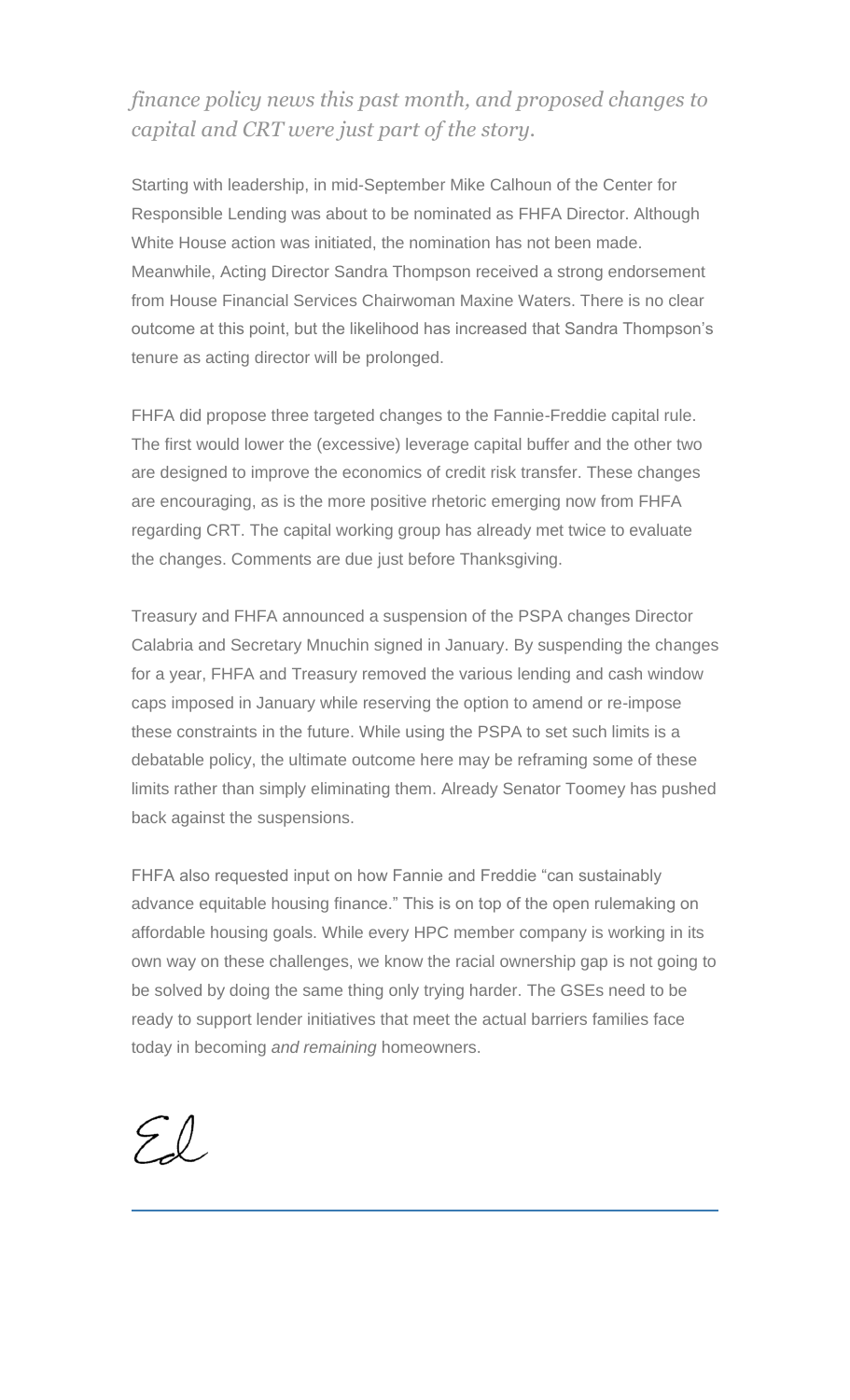

<span id="page-2-0"></span>*This month's Executive Spotlight focuses on Todd Chamberlain, EVP Head of Mortgage Banking, Truist.*

## TRUIST<sub>H</sub>

### **Digital convenience is key for all customers, a demand accelerated by the pandemic**

Todd Chamberlain reflects on the challenges of combining two large, complex organizations into a cohesive business unit and culture, what mortgage customers are looking for in a lender, and how Truist seeks to reduce the racial homeownership gap and expand access to limited English proficiency customers.



**[Read More](https://nam12.safelinks.protection.outlook.com/?url=https%3A%2F%2Fhousingpolicycouncil.us4.list-manage.com%2Ftrack%2Fclick%3Fu%3D5140623077e4523696cc45400%26id%3Db8c30d6466%26e%3D59545c9cdd&data=04%7C01%7CChris.Monaco%40housingpolicycouncil.org%7C9e642c76e2ba400ec7ae08d988e8a7b0%7Ca05a64bbd6ba4776b9825a9e6644ad76%7C1%7C0%7C637691355275637158%7CUnknown%7CTWFpbGZsb3d8eyJWIjoiMC4wLjAwMDAiLCJQIjoiV2luMzIiLCJBTiI6Ik1haWwiLCJXVCI6Mn0%3D%7C3000&sdata=1ey2%2Fur%2BanYtCKeQswa6WUTl9vwqwJCyt2ifkChnqIk%3D&reserved=0)**

### **Save the date**

Please save the morning of November 18th, from 8AM – Noon EST, for our annual Fall Policy Meeting which we are hopeful will allow for both in-person and Zoom participation. The preliminary agenda includes discussions on:

- Government program rules and regulations inhibiting mortgage market development;
- Status of Ginnie Mae technology and securitization programs (Ginnie Mae officials to be invited); and
- Appraisal standards and appraisal policy issues.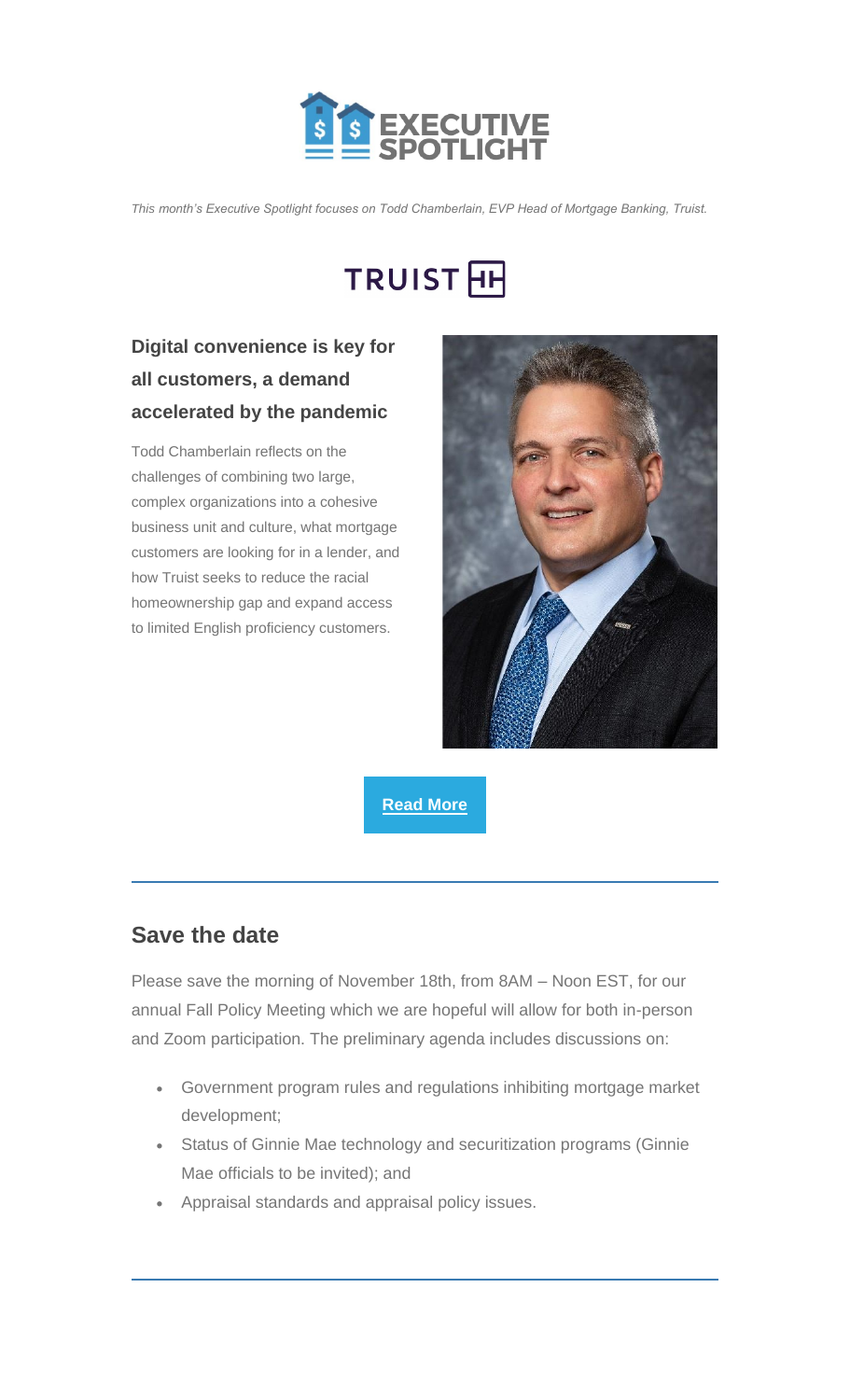

## <span id="page-3-0"></span>**Enabling collaboration among key stakeholders to facilitate distribution of \$10B in homeowner assistance**

The Homeowner Assistance Fund (HAF) Collaborative, which HPC first convened in May to serve as a platform to promote standardization of HAF programs, processes, and communications and foster discussion between federal and state administrators and servicers, has proven immensely valuable in recent months. After developing three templates that allow the 56 states and territories to rely on uniform program materials and streamline their HAF programs, the Collaborative has continued to play a crucial role by connecting HAF administrators from several big states, such as California, Florida, and New York, with HPC servicers to resolve a variety of issues. These conversations have helped administrators share ideas, gauge operational capabilities, and develop positive, proactive, solution-oriented policy engagement as the norm for working with servicers. The Collaborative has also brought advocates and other concerned stakeholders into these conversations to facilitate continuous information-sharing and address mutual concerns. To complement this effort, HPC will participate in an Urban Institute webinar, on Friday, October 15th, 2021 from 11:00 AM to 12:30 PM: [Deploying the](https://nam12.safelinks.protection.outlook.com/?url=https%3A%2F%2Fhousingpolicycouncil.us4.list-manage.com%2Ftrack%2Fclick%3Fu%3D5140623077e4523696cc45400%26id%3Daae240bb6d%26e%3D59545c9cdd&data=04%7C01%7CChris.Monaco%40housingpolicycouncil.org%7C9e642c76e2ba400ec7ae08d988e8a7b0%7Ca05a64bbd6ba4776b9825a9e6644ad76%7C1%7C0%7C637691355275647103%7CUnknown%7CTWFpbGZsb3d8eyJWIjoiMC4wLjAwMDAiLCJQIjoiV2luMzIiLCJBTiI6Ik1haWwiLCJXVCI6Mn0%3D%7C3000&sdata=uNBRSfP2FZjftY40WmoCCQKg2NkUiLlfUs58O3FoLMc%3D&reserved=0)  [Homeowner Assistance Fund: How States Can Get Help to Those Who Need it Most](https://nam12.safelinks.protection.outlook.com/?url=https%3A%2F%2Fhousingpolicycouncil.us4.list-manage.com%2Ftrack%2Fclick%3Fu%3D5140623077e4523696cc45400%26id%3Daae240bb6d%26e%3D59545c9cdd&data=04%7C01%7CChris.Monaco%40housingpolicycouncil.org%7C9e642c76e2ba400ec7ae08d988e8a7b0%7Ca05a64bbd6ba4776b9825a9e6644ad76%7C1%7C0%7C637691355275647103%7CUnknown%7CTWFpbGZsb3d8eyJWIjoiMC4wLjAwMDAiLCJQIjoiV2luMzIiLCJBTiI6Ik1haWwiLCJXVCI6Mn0%3D%7C3000&sdata=uNBRSfP2FZjftY40WmoCCQKg2NkUiLlfUs58O3FoLMc%3D&reserved=0). Following a data presentation by Urban researchers, HPC EVP Meg Burns will represent the perspective of HPC members on the panel, hosted by Vox reporter Jerusalem Demsas. Meg will be joined by a representative from the National Housing Law Project and the National Council of State Housing Agencies.

**[Register for the 10/15 webinar](https://nam12.safelinks.protection.outlook.com/?url=https%3A%2F%2Fhousingpolicycouncil.us4.list-manage.com%2Ftrack%2Fclick%3Fu%3D5140623077e4523696cc45400%26id%3D6d6838f635%26e%3D59545c9cdd&data=04%7C01%7CChris.Monaco%40housingpolicycouncil.org%7C9e642c76e2ba400ec7ae08d988e8a7b0%7Ca05a64bbd6ba4776b9825a9e6644ad76%7C1%7C0%7C637691355275657060%7CUnknown%7CTWFpbGZsb3d8eyJWIjoiMC4wLjAwMDAiLCJQIjoiV2luMzIiLCJBTiI6Ik1haWwiLCJXVCI6Mn0%3D%7C3000&sdata=EPb5SWFKDz5orMrEo9gZMuyQsqygfdDOqs6cYqOwkYE%3D&reserved=0)**

## **Helping FHFA reconsider its regulatory capital framework and treatment of Credit Risk Transfers**

In mid-September, FHFA proposed that the GSE Capital rule, finalized just nine months earlier, be amended to, among other things, better encourage the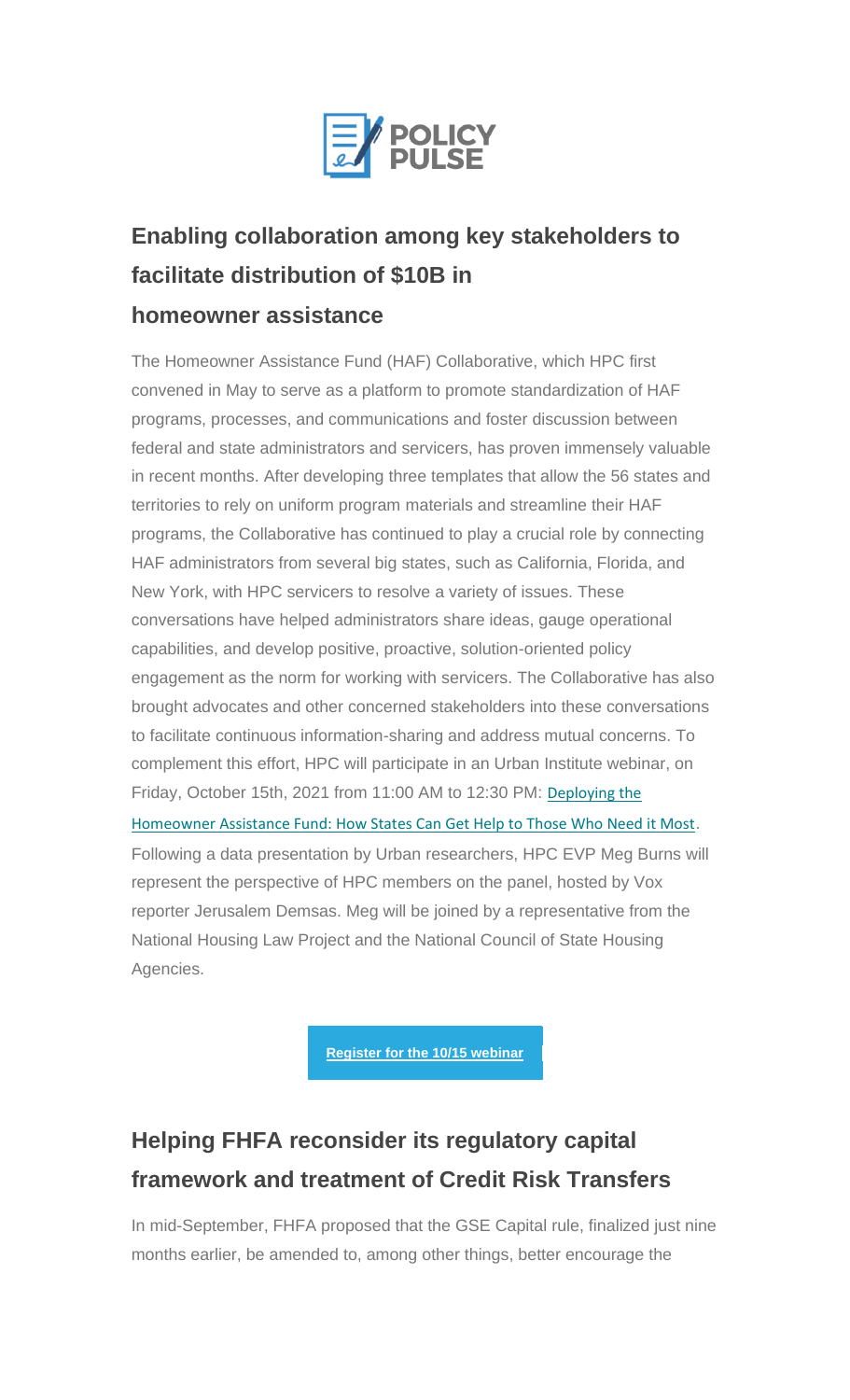transfer of risk to private investors. The highly targeted proposed amendments demonstrate FHFA's recognition that the 2020 final rule had a negative impact on credit risk transfers, which reduce taxpayer risk of loss. The new proposal indicates that FHFA may modify the leverage buffer, risk weights, and the effectiveness adjustment, three items that HPC questioned when the December 2020 rule was being finalized. To respond to the proposed amendments, HPC has reconvened its GSE Capital Rule working group. In an early working group session, HPC member companies reviewed an analysis that suggests that the proposed reduction in the minimum risk weight for single-family mortgages may be insufficient to preserve the economic value of CRTs. The working group will prepare a final comment letter that addresses the appropriate level for the prescribed leverage buffer, the minimum risk weight for retained CRT exposure, and the requirement that the GSEs apply an overall effectiveness adjustment to their retained CRT exposures.

**[Read FHFA's proposed amendments](https://nam12.safelinks.protection.outlook.com/?url=https%3A%2F%2Fhousingpolicycouncil.us4.list-manage.com%2Ftrack%2Fclick%3Fu%3D5140623077e4523696cc45400%26id%3D12456c3d8d%26e%3D59545c9cdd&data=04%7C01%7CChris.Monaco%40housingpolicycouncil.org%7C9e642c76e2ba400ec7ae08d988e8a7b0%7Ca05a64bbd6ba4776b9825a9e6644ad76%7C1%7C0%7C637691355275667038%7CUnknown%7CTWFpbGZsb3d8eyJWIjoiMC4wLjAwMDAiLCJQIjoiV2luMzIiLCJBTiI6Ik1haWwiLCJXVCI6Mn0%3D%7C3000&sdata=5WFo10qrZMEluxKuMz4iJwsv2sq1%2FjG3njOUGtCRGAY%3D&reserved=0)**



## **Bringing the industry's perspective to public conversations**

Meg Burns moderated a panel, "Government Insurers' Policy Gains from the Pandemic" at Housing Finance Strategies' HousingDC21 conference, drawing HUD's Julienne Joseph, Ginnie Mae's Michael Drayne, and the Department of Veteran's Affairs' John Bell into conversation about the lessons learned and challenges addressed in their programs during COVID, their expectations for new business in the coming years, and their strategic direction under the Biden Administration. Later in the month, she represented the industry as part of a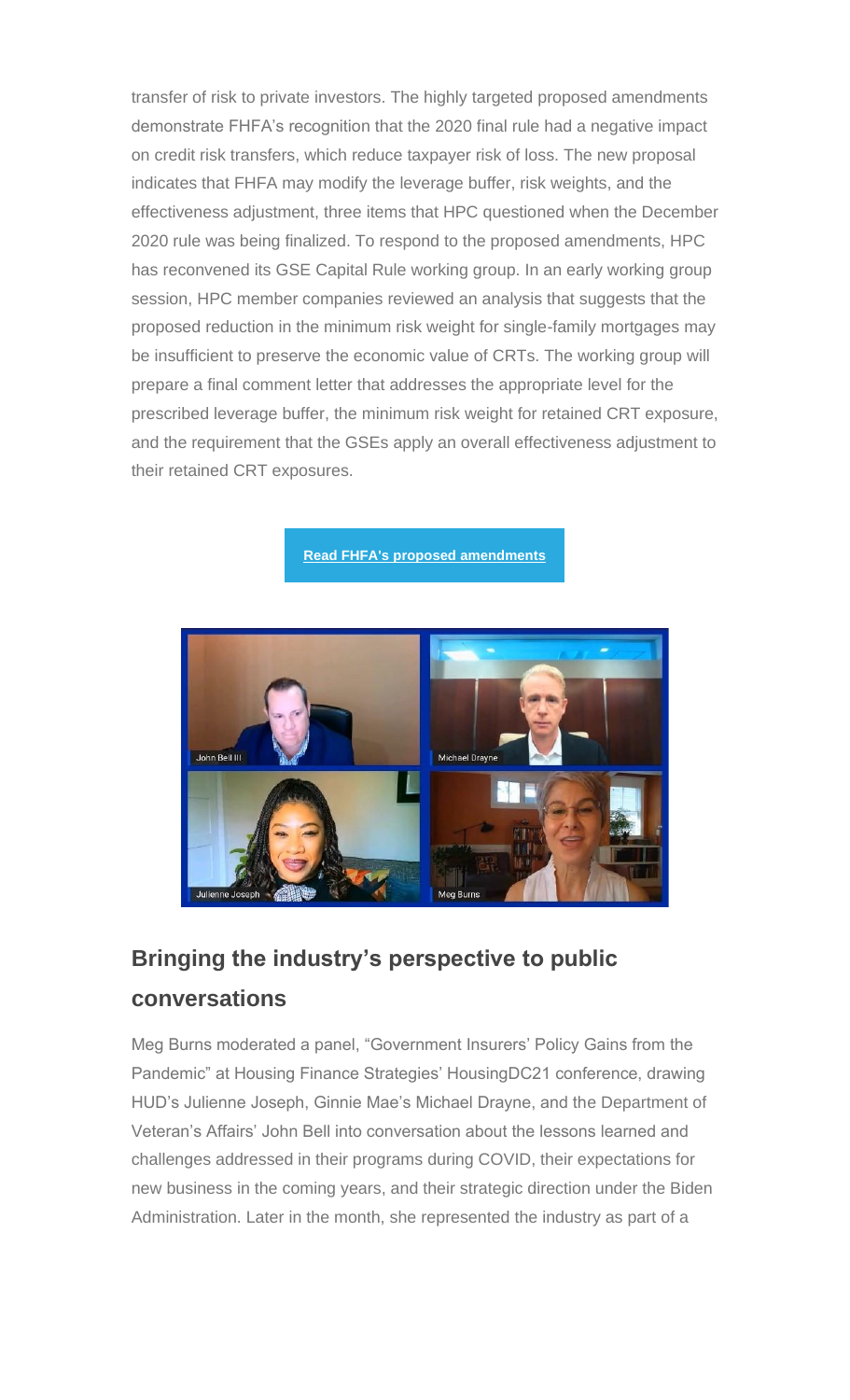panel on the [Latest Economic and Policy Trends Facing Mortgage Servicers](https://nam12.safelinks.protection.outlook.com/?url=https%3A%2F%2Fhousingpolicycouncil.us4.list-manage.com%2Ftrack%2Fclick%3Fu%3D5140623077e4523696cc45400%26id%3D2e6cd7b3f1%26e%3D59545c9cdd&data=04%7C01%7CChris.Monaco%40housingpolicycouncil.org%7C9e642c76e2ba400ec7ae08d988e8a7b0%7Ca05a64bbd6ba4776b9825a9e6644ad76%7C1%7C0%7C637691355275667038%7CUnknown%7CTWFpbGZsb3d8eyJWIjoiMC4wLjAwMDAiLCJQIjoiV2luMzIiLCJBTiI6Ik1haWwiLCJXVCI6Mn0%3D%7C3000&sdata=pPA1vWYF0md7zUDX2B2uNOBHmFWl7FFV0oxlqPs193Q%3D&reserved=0) cosponsored by CoreLogic and Housing Wire.

## **Elevating and resolving servicing and origination issues with federal agencies**

HPC continues to proactively identify current and emerging origination and servicing concerns related to federal agency actions through our regular COVID/servicing calls and individual member conversations. We elevate these issues through one-on-one communications with our many agency contacts and our newly scheduled FHA Catalyst meeting, bringing back information, questions, or final resolutions to HPC members. A wide variety of issues are discussed each month. In September alone, for example, the following FHArelated activities took place:

- Member feedback was assembled on FHA's
	- o September 27th [ML-2021-24](https://nam12.safelinks.protection.outlook.com/?url=https%3A%2F%2Fhousingpolicycouncil.us4.list-manage.com%2Ftrack%2Fclick%3Fu%3D5140623077e4523696cc45400%26id%3D0f02285da8%26e%3D59545c9cdd&data=04%7C01%7CChris.Monaco%40housingpolicycouncil.org%7C9e642c76e2ba400ec7ae08d988e8a7b0%7Ca05a64bbd6ba4776b9825a9e6644ad76%7C1%7C0%7C637691355275676985%7CUnknown%7CTWFpbGZsb3d8eyJWIjoiMC4wLjAwMDAiLCJQIjoiV2luMzIiLCJBTiI6Ik1haWwiLCJXVCI6Mn0%3D%7C3000&sdata=WcDpwNPPPXcya9dqIDgYB%2BgjdY2zF4T8N%2Fhl%2BR3Nah4%3D&reserved=0), extending FHA's forbearance timelines to align with CARES Act dates;
	- $\circ$  September 27th [draft Mortgage Letter](https://nam12.safelinks.protection.outlook.com/?url=https%3A%2F%2Fhousingpolicycouncil.us4.list-manage.com%2Ftrack%2Fclick%3Fu%3D5140623077e4523696cc45400%26id%3D114b8a9a42%26e%3D59545c9cdd&data=04%7C01%7CChris.Monaco%40housingpolicycouncil.org%7C9e642c76e2ba400ec7ae08d988e8a7b0%7Ca05a64bbd6ba4776b9825a9e6644ad76%7C1%7C0%7C637691355275686930%7CUnknown%7CTWFpbGZsb3d8eyJWIjoiMC4wLjAwMDAiLCJQIjoiV2luMzIiLCJBTiI6Ik1haWwiLCJXVCI6Mn0%3D%7C3000&sdata=mSEvkbAfI8JmhEAfoYgDC8dOdH%2BRaTVqVFwCG6a9vn4%3D&reserved=0) authorizing a 40-year loan modification; and
	- $\circ$  September 15th [ML 2021-23](https://nam12.safelinks.protection.outlook.com/?url=https%3A%2F%2Fhousingpolicycouncil.us4.list-manage.com%2Ftrack%2Fclick%3Fu%3D5140623077e4523696cc45400%26id%3D5f4b53f5ee%26e%3D59545c9cdd&data=04%7C01%7CChris.Monaco%40housingpolicycouncil.org%7C9e642c76e2ba400ec7ae08d988e8a7b0%7Ca05a64bbd6ba4776b9825a9e6644ad76%7C1%7C0%7C637691355275696884%7CUnknown%7CTWFpbGZsb3d8eyJWIjoiMC4wLjAwMDAiLCJQIjoiV2luMzIiLCJBTiI6Ik1haWwiLCJXVCI6Mn0%3D%7C3000&sdata=Fq%2FV%2FWUCa0ZJtyf1dvmFJpFfNyMpDhvQ88iEo2EEfaM%3D&reserved=0), announcing the mandatory adoption of the EAD FHACatalyst portal for appraisal submissions by April 2022;
- A clarification was sent to borrowers with FHA-owned second liens after HPC and HPC members alerted FHA to misleading transfer notices sent to borrowers by NOVAD and ISN (the contractor that replaced NOVAD);
- HPC, at FHA's request, formed an FHA Catalyst working group on the Electronic Appraisal Delivery (EAD) module, to provide a forum for FHA, HUD's Chief Information Officer, and lenders to discuss the new deadline for mandatory use of EAD and other emerging Catalyst issues;
- A list of changes and clarifications needed in the FHA single family housing policy handbook was submitted via a [joint HPC-MBA comment](https://nam12.safelinks.protection.outlook.com/?url=https%3A%2F%2Fhousingpolicycouncil.us4.list-manage.com%2Ftrack%2Fclick%3Fu%3D5140623077e4523696cc45400%26id%3D03685fabec%26e%3D59545c9cdd&data=04%7C01%7CChris.Monaco%40housingpolicycouncil.org%7C9e642c76e2ba400ec7ae08d988e8a7b0%7Ca05a64bbd6ba4776b9825a9e6644ad76%7C1%7C0%7C637691355275706842%7CUnknown%7CTWFpbGZsb3d8eyJWIjoiMC4wLjAwMDAiLCJQIjoiV2luMzIiLCJBTiI6Ik1haWwiLCJXVCI6Mn0%3D%7C3000&sdata=Fg1en5Iogz188m2DlBsJX%2BXwk62QJBf8BfY2gcanxrA%3D&reserved=0)  [letter](https://nam12.safelinks.protection.outlook.com/?url=https%3A%2F%2Fhousingpolicycouncil.us4.list-manage.com%2Ftrack%2Fclick%3Fu%3D5140623077e4523696cc45400%26id%3D03685fabec%26e%3D59545c9cdd&data=04%7C01%7CChris.Monaco%40housingpolicycouncil.org%7C9e642c76e2ba400ec7ae08d988e8a7b0%7Ca05a64bbd6ba4776b9825a9e6644ad76%7C1%7C0%7C637691355275706842%7CUnknown%7CTWFpbGZsb3d8eyJWIjoiMC4wLjAwMDAiLCJQIjoiV2luMzIiLCJBTiI6Ik1haWwiLCJXVCI6Mn0%3D%7C3000&sdata=Fg1en5Iogz188m2DlBsJX%2BXwk62QJBf8BfY2gcanxrA%3D&reserved=0); and
- FHA was notified of potential conflicts between the CFPB foreclosure safeguards and FHA's timeline expectations.

#### **Developing a lender perspective on appraisal bias**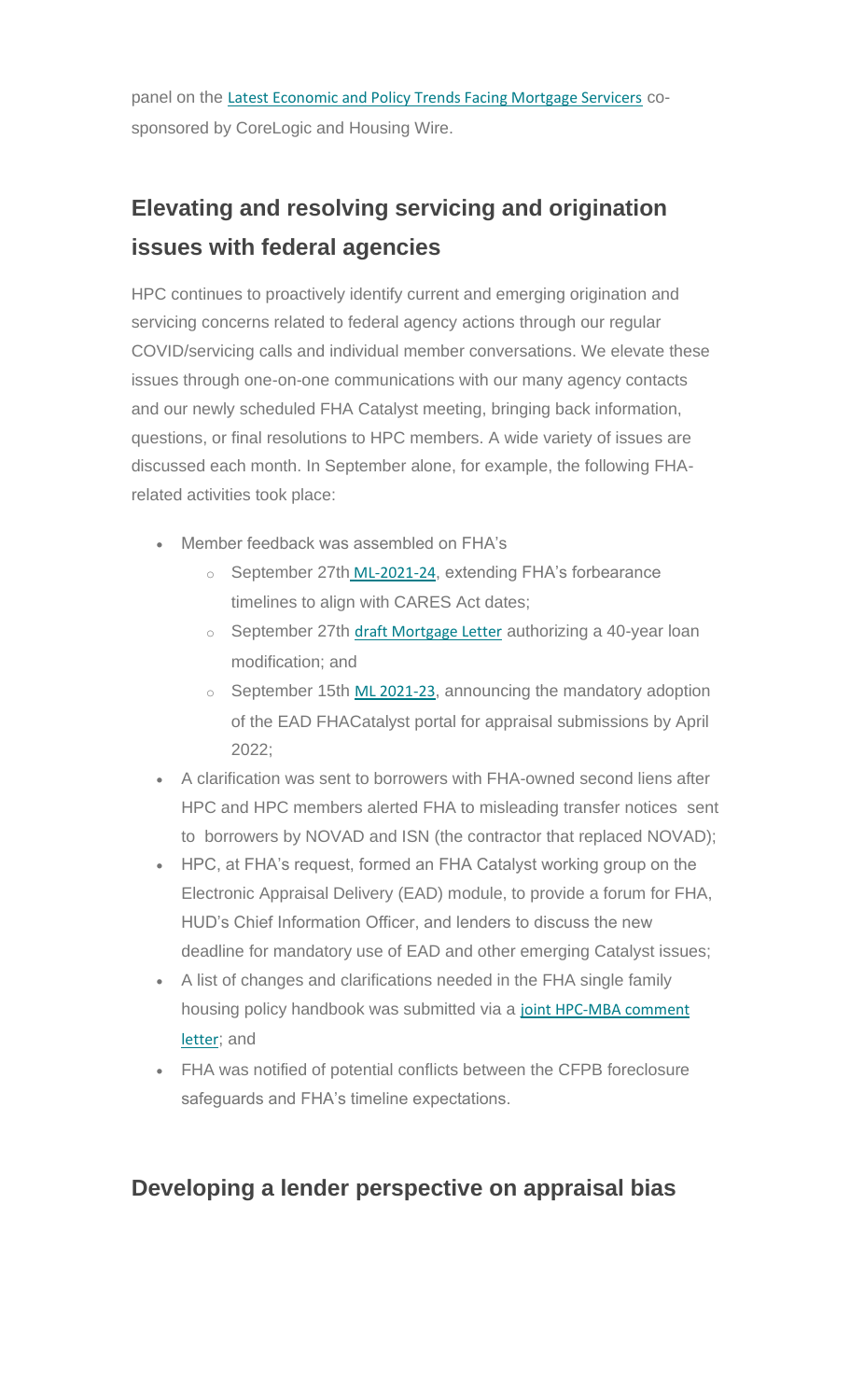As the Biden's Administration's [Interagency Task Force on Property Appraisal and](https://nam12.safelinks.protection.outlook.com/?url=https%3A%2F%2Fhousingpolicycouncil.us4.list-manage.com%2Ftrack%2Fclick%3Fu%3D5140623077e4523696cc45400%26id%3D4c097c0f71%26e%3D59545c9cdd&data=04%7C01%7CChris.Monaco%40housingpolicycouncil.org%7C9e642c76e2ba400ec7ae08d988e8a7b0%7Ca05a64bbd6ba4776b9825a9e6644ad76%7C1%7C0%7C637691355275706842%7CUnknown%7CTWFpbGZsb3d8eyJWIjoiMC4wLjAwMDAiLCJQIjoiV2luMzIiLCJBTiI6Ik1haWwiLCJXVCI6Mn0%3D%7C3000&sdata=jYVeCFIRSyFSG3B%2FaiX2Ot%2Fv0OL63Zu3QTWteKIHpF8%3D&reserved=0)  [Valuation Equity](https://nam12.safelinks.protection.outlook.com/?url=https%3A%2F%2Fhousingpolicycouncil.us4.list-manage.com%2Ftrack%2Fclick%3Fu%3D5140623077e4523696cc45400%26id%3D4c097c0f71%26e%3D59545c9cdd&data=04%7C01%7CChris.Monaco%40housingpolicycouncil.org%7C9e642c76e2ba400ec7ae08d988e8a7b0%7Ca05a64bbd6ba4776b9825a9e6644ad76%7C1%7C0%7C637691355275706842%7CUnknown%7CTWFpbGZsb3d8eyJWIjoiMC4wLjAwMDAiLCJQIjoiV2luMzIiLCJBTiI6Ik1haWwiLCJXVCI6Mn0%3D%7C3000&sdata=jYVeCFIRSyFSG3B%2FaiX2Ot%2Fv0OL63Zu3QTWteKIHpF8%3D&reserved=0) (PAVE) continues to work towards its deadline of producing a final report by year's end on how to address inequity in home appraisals, HPC has been developing a set of recommendations to share the views of HPC members with PAVE leadership and staff. PAVE members are charged with assessing the impact of residential home valuation policy, practice, and enforcement to identify possible causes of bias, consulting with civil rights organizations, advocacy groups, industry, and philanthropic entities to drive change. The areas under consideration include data collection and dissemination, policy and guidance, and enforcement and compliance. With the Appraisal working group, HPC is framing a set of recommendations in accordance with these categories. HPC will reiterate the longstanding request for the GSE appraisal dataset to be released publicly, to improve analytics, research, and risk management capabilities. HPC will also propose alternative approaches for appraiser trainees to satisfy their experience requirements, relying on simulation techniques, for example, rather than mentorship arrangements. Such an approach could help to not only expand the number of appraisers nationwide more quickly, but also increase diversity in the profession. HPC will emphasize the challenges associated with the fragmented state-federal regulatory framework and will offer suggestions for ways to better coordinate oversight. HPC will also reinforce previous recommendations for valuation solutions that rely more heavily on data and technology. Several additional ideas are under discussion and will likely be included in the final set of recommendations.

#### **Engaging with Members of Congress**

HPC's Hill work this month has been focused on:

- Engaging with trade coalitions to resolve issues related to LIBOR and Remote Online Notarization (RON) legislation;
- Meeting with Senate and House staff and members to secure support for RON and LIBOR legislation;
- Publicly supporting RON in an amendment to the National Defense Authorization Act, alongside a variety of other trade associations; and
- Tracking developments in the \$10 billion first generation homeownership program found in the \$3.5 trillion reconciliation bill, including downpayment assistance, subsidies for 20-year mortgages and small dollar mortgage insurance, and mortgage counseling.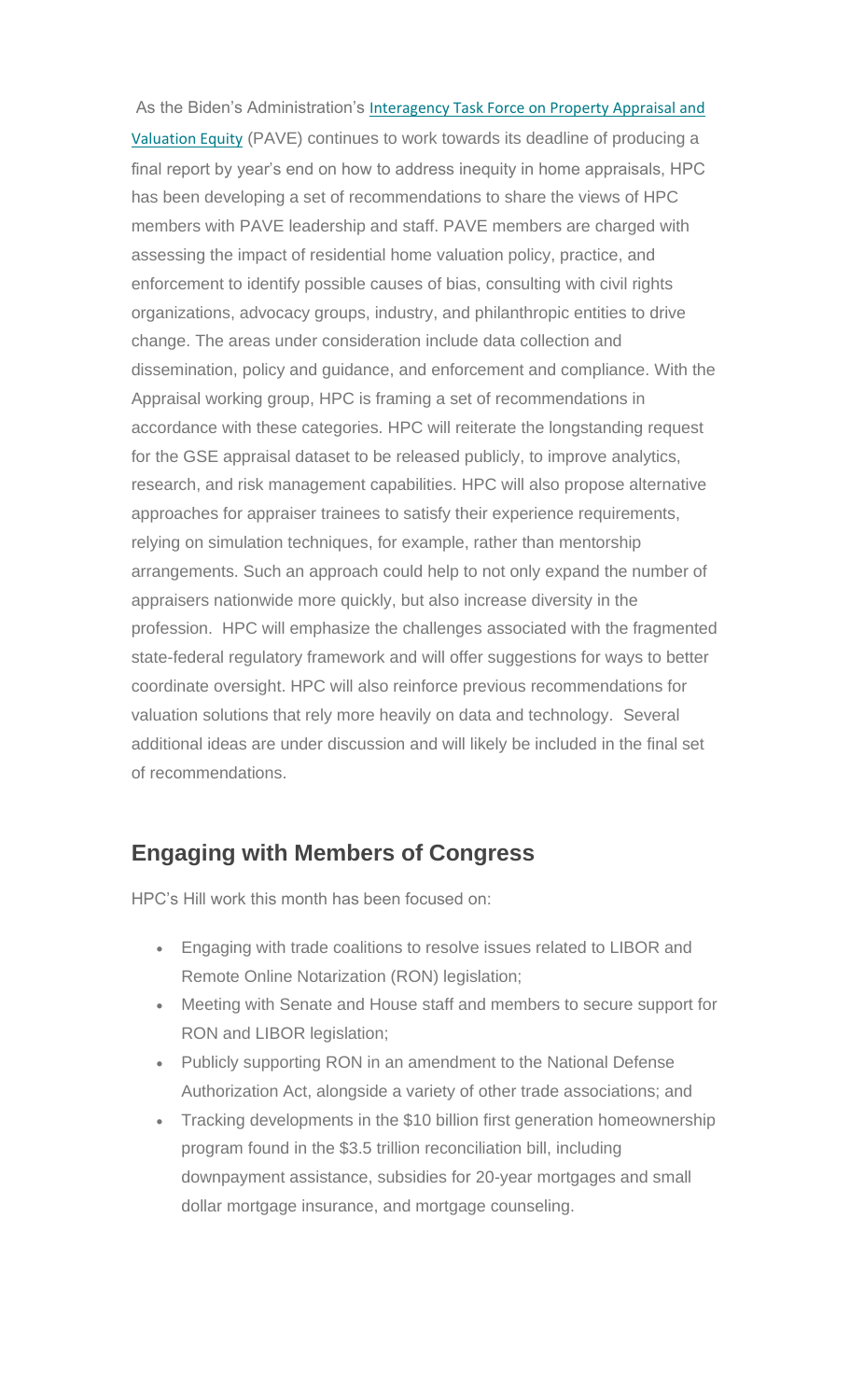## **Partnering with advocates to support FHFA's role in Fair Lending**

In early September, HPC partnered with the National Fair Housing Alliance in a letter commending FHFA for recognizing its authority in this realm in its Policy Statement on Fair Lending. The joint letter shared recommendations for strengthening FHFA's fair lending oversight including providing more transparency about GSE loans made to protected classes, engaging in fair lending enforcement actions against the GSEs when appropriate, and showing leadership on the issue of appraisal bias.

**[Read the 9/7 letter](https://nam12.safelinks.protection.outlook.com/?url=https%3A%2F%2Fhousingpolicycouncil.us4.list-manage.com%2Ftrack%2Fclick%3Fu%3D5140623077e4523696cc45400%26id%3D47216e31e4%26e%3D59545c9cdd&data=04%7C01%7CChris.Monaco%40housingpolicycouncil.org%7C9e642c76e2ba400ec7ae08d988e8a7b0%7Ca05a64bbd6ba4776b9825a9e6644ad76%7C1%7C0%7C637691355275726753%7CUnknown%7CTWFpbGZsb3d8eyJWIjoiMC4wLjAwMDAiLCJQIjoiV2luMzIiLCJBTiI6Ik1haWwiLCJXVCI6Mn0%3D%7C3000&sdata=aGnQYnCAAELfzZVyPYigIn2LPLYLF%2FCGlgVBcqu7H2w%3D&reserved=0)**



<span id="page-7-0"></span>**October 1, 2021, Forbes: How Prime Borrowers Can Survive The Mortgage** [Approval Process](https://nam12.safelinks.protection.outlook.com/?url=https%3A%2F%2Fhousingpolicycouncil.us4.list-manage.com%2Ftrack%2Fclick%3Fu%3D5140623077e4523696cc45400%26id%3Dc549c96e5d%26e%3D59545c9cdd&data=04%7C01%7CChris.Monaco%40housingpolicycouncil.org%7C9e642c76e2ba400ec7ae08d988e8a7b0%7Ca05a64bbd6ba4776b9825a9e6644ad76%7C1%7C0%7C637691355275726753%7CUnknown%7CTWFpbGZsb3d8eyJWIjoiMC4wLjAwMDAiLCJQIjoiV2luMzIiLCJBTiI6Ik1haWwiLCJXVCI6Mn0%3D%7C3000&sdata=ugmhNj1Oulw2sNHwPwFYQwfFs3G295JyRXoB7gr8fz8%3D&reserved=0) Quotes HPC EVP Meg Burns, while explaining the difficulty some borrowers face today in securing a mortgage: "The regulatory atmosphere changed from a risk-management regime to a zero-tolerance and 100 –percent compliance regime. Not only were new regulations implemented, but new regulators like the Consumer Financial Protection Bureau were created."

**September 17, 2021. HousingWire:** [Support for Thompson to permanently lead](https://nam12.safelinks.protection.outlook.com/?url=https%3A%2F%2Fhousingpolicycouncil.us4.list-manage.com%2Ftrack%2Fclick%3Fu%3D5140623077e4523696cc45400%26id%3Ddd380182e4%26e%3D59545c9cdd&data=04%7C01%7CChris.Monaco%40housingpolicycouncil.org%7C9e642c76e2ba400ec7ae08d988e8a7b0%7Ca05a64bbd6ba4776b9825a9e6644ad76%7C1%7C0%7C637691355275736717%7CUnknown%7CTWFpbGZsb3d8eyJWIjoiMC4wLjAwMDAiLCJQIjoiV2luMzIiLCJBTiI6Ik1haWwiLCJXVCI6Mn0%3D%7C3000&sdata=79wqoP8mthm39IWpp0PIapqjmMVa7%2BOscSMED70YFtw%3D&reserved=0)  [FHFA grows](https://nam12.safelinks.protection.outlook.com/?url=https%3A%2F%2Fhousingpolicycouncil.us4.list-manage.com%2Ftrack%2Fclick%3Fu%3D5140623077e4523696cc45400%26id%3Ddd380182e4%26e%3D59545c9cdd&data=04%7C01%7CChris.Monaco%40housingpolicycouncil.org%7C9e642c76e2ba400ec7ae08d988e8a7b0%7Ca05a64bbd6ba4776b9825a9e6644ad76%7C1%7C0%7C637691355275736717%7CUnknown%7CTWFpbGZsb3d8eyJWIjoiMC4wLjAwMDAiLCJQIjoiV2luMzIiLCJBTiI6Ik1haWwiLCJXVCI6Mn0%3D%7C3000&sdata=79wqoP8mthm39IWpp0PIapqjmMVa7%2BOscSMED70YFtw%3D&reserved=0). "[Thompson] understands how regulators should work with the business community and understands some of the tradeoffs," said Ed DeMarco.

**September 15, 2021, HousingWire:** [FHFA proposes changes to GSE capital rule](https://nam12.safelinks.protection.outlook.com/?url=https%3A%2F%2Fhousingpolicycouncil.us4.list-manage.com%2Ftrack%2Fclick%3Fu%3D5140623077e4523696cc45400%26id%3D67a0fb2708%26e%3D59545c9cdd&data=04%7C01%7CChris.Monaco%40housingpolicycouncil.org%7C9e642c76e2ba400ec7ae08d988e8a7b0%7Ca05a64bbd6ba4776b9825a9e6644ad76%7C1%7C0%7C637691355275736717%7CUnknown%7CTWFpbGZsb3d8eyJWIjoiMC4wLjAwMDAiLCJQIjoiV2luMzIiLCJBTiI6Ik1haWwiLCJXVCI6Mn0%3D%7C3000&sdata=2TUByN6JamUbw7UKzZjFPxAg%2FDLppPVIfPIXGYv7Ikk%3D&reserved=0). In an interview with HousingWire, Ed Demarco said the bulk of the December 2020 final capital rule was left intact and the three things proposed in the rule are the right three things to be focused on.